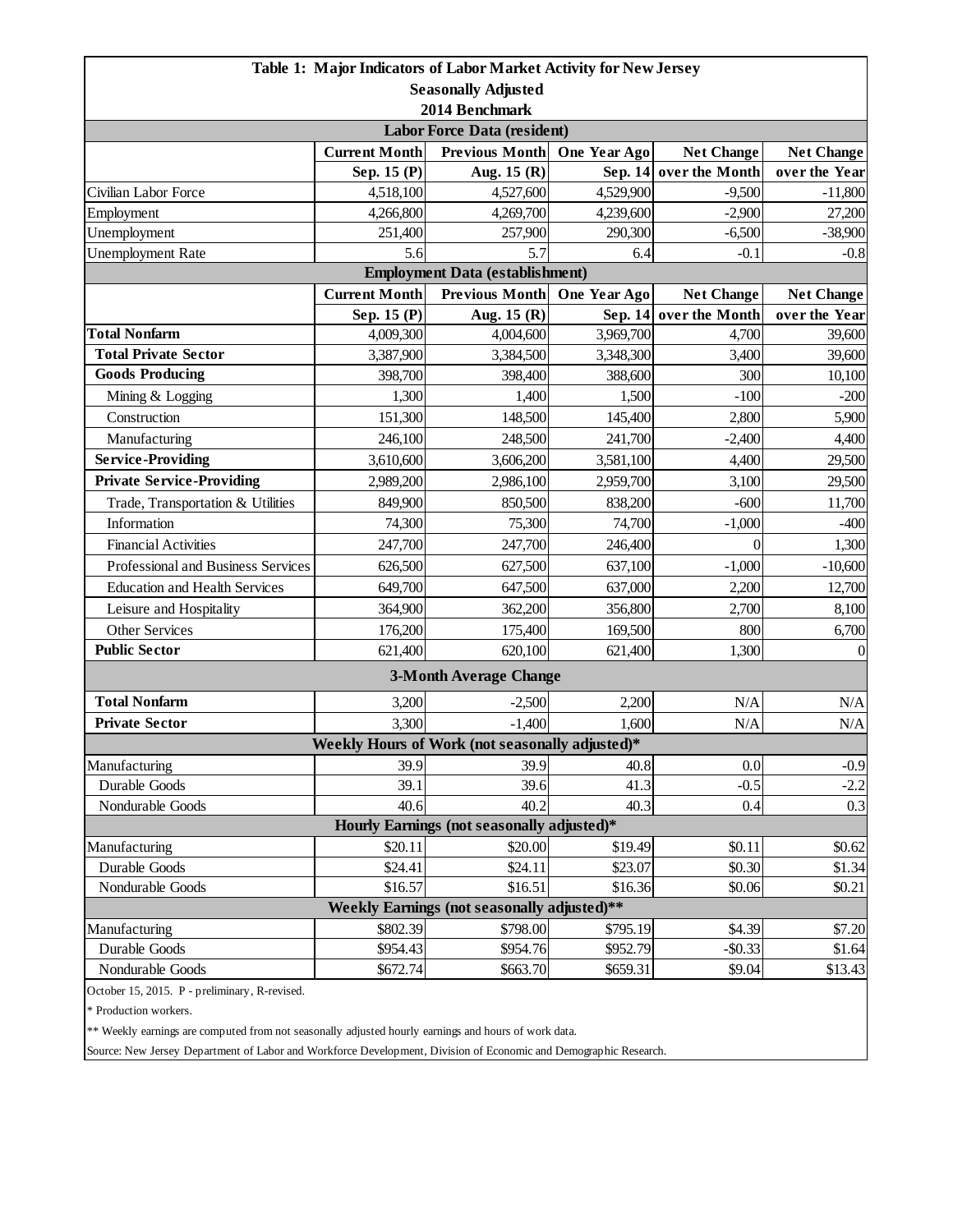| Table 2: New Jersey Civilian Labor Force Trends (thousands)                        |                        |                                |                        |                                                                                         |                         |                      |  |
|------------------------------------------------------------------------------------|------------------------|--------------------------------|------------------------|-----------------------------------------------------------------------------------------|-------------------------|----------------------|--|
| 2014 Benchmark                                                                     |                        |                                |                        |                                                                                         |                         |                      |  |
|                                                                                    |                        | <b>Not Seasonally Adjusted</b> |                        | <b>Seasonally Adjusted</b>                                                              |                         |                      |  |
|                                                                                    | Sep. 15 (P)            | Aug. $15(R)$                   | <b>Sep. 14</b>         | Sep. 15 (P)                                                                             | Aug. 15 (R)             | <b>Sep. 14</b>       |  |
| Civilian Labor Force                                                               | 4,488,100              | 4,552,700                      | 4,503,000              | 4,518,100                                                                               | 4,527,600               | 4,529,900            |  |
| Resident Employment                                                                | 4,244,100<br>243,900   | 4,300,000<br>252,700           | 4,216,600<br>286,300   | 4,266,800<br>251,400                                                                    | 4,269,700<br>257,900    | 4,239,600<br>290,300 |  |
| Unemployment                                                                       |                        |                                |                        |                                                                                         |                         |                      |  |
| Unemployment Rate (%)                                                              | 5.4                    | 5.6                            | 6.4                    | 5.6                                                                                     | 5.7<br>63.7             | 6.4                  |  |
| Labor Force Participation Rate (%)<br>Employment/Population Ratio (%)              | 63.1<br>59.6           | 64.0<br>60.5                   |                        | 63.7<br>63.5                                                                            |                         | 64.1                 |  |
|                                                                                    |                        |                                |                        | 59.7<br>60.0<br>New Jersey Civilian Labor Force Annual Averages 1994 - 2014 (thousands) |                         | 60.0<br>60.0         |  |
| Year                                                                               | <b>Labor Force</b>     |                                |                        | <b>Employment</b>                                                                       |                         | Rate $(\%$ )         |  |
| 1994                                                                               | 4,058,700              |                                |                        | 3,782,000                                                                               | Unemployment<br>276,700 | 6.8                  |  |
| 1995                                                                               | 4,121,600              |                                | 3,857,500              |                                                                                         | 264,100                 | 6.4                  |  |
| 1996                                                                               | 4,205,200              |                                |                        | 3,946,700                                                                               |                         | 6.1                  |  |
| 1997                                                                               | 4,263,800              |                                | 4,039,800              |                                                                                         | 258,600<br>224,000      | 5.3                  |  |
| 1998                                                                               | 4,246,400              |                                | 4,051,500              |                                                                                         | 194,900                 | 4.6                  |  |
| 1999                                                                               | 4,287,900              |                                | 4,094,600              |                                                                                         | 193,300                 | 4.5                  |  |
| 2000                                                                               | 4,282,100              |                                | 4,123,700              |                                                                                         | 158,400                 | 3.7                  |  |
| 2001                                                                               | 4,288,800              |                                |                        | 4,106,200                                                                               | 182,600                 | 4.3                  |  |
| 2002                                                                               | 4,346,200              |                                |                        | 4,095,200                                                                               | 251,100                 | 5.8                  |  |
| 2003                                                                               | 4,347,200              |                                |                        | 4,093,700                                                                               | 253,500                 | 5.8                  |  |
| 2004                                                                               | 4,349,200              |                                |                        |                                                                                         | 210,300                 | 4.8                  |  |
| 2005                                                                               | 4,391,600              |                                |                        | 4,138,800<br>4,194,900                                                                  |                         | 4.5                  |  |
| 2006                                                                               | 4,445,900              |                                |                        | 4,236,500                                                                               | 196,700<br>209,400      | 4.7                  |  |
| 2007                                                                               | 4,441,800              |                                |                        | 4,251,800                                                                               |                         | 4.3                  |  |
| 2008                                                                               | 4,504,400              |                                | 4,264,000              |                                                                                         | 190,000<br>240,500      | 5.3                  |  |
| 2009                                                                               | 4,550,600              |                                | 4,138,600              |                                                                                         | 412,100                 | 9.1                  |  |
| 2010                                                                               | 4,555,300              |                                | 4,121,500              |                                                                                         | 433,900                 | 9.5                  |  |
| 2011                                                                               | 4,565,700              |                                | 4,140,500              |                                                                                         | 425,300                 | 9.3                  |  |
| 2012                                                                               | 4,588,100              |                                | 4,162,100              |                                                                                         | 426,000                 | 9.3                  |  |
| 2013                                                                               | 4,534,400              |                                | 4,164,400              |                                                                                         | 370,000                 | 8.2                  |  |
| 2014                                                                               | 4,518,700              |                                | 4,218,400              |                                                                                         | 300,300                 | 6.6                  |  |
| Seasonally Adjusted Civilian Labor Force Data for New Jersey (thousands) 2014-2015 |                        |                                |                        |                                                                                         |                         |                      |  |
| <b>Date</b>                                                                        | <b>Labor Force</b>     |                                | <b>Employment</b>      |                                                                                         | Unemployment            | Rate %               |  |
| Jan 2014                                                                           | 4,490,900              |                                |                        | 4,173,600                                                                               | 317,400                 | 7.1                  |  |
| Feb                                                                                | 4,493,300              |                                | 4,180,700              |                                                                                         | 312,600                 | 7.0                  |  |
| Mar                                                                                | 4,496,900              |                                | 4,189,200              |                                                                                         | 307,700                 | 6.8                  |  |
| Apr                                                                                | 4,501,000              |                                | 4,198,300              |                                                                                         | 302,800                 | 6.7                  |  |
| May                                                                                | 4,505,700              |                                | 4,207,600              |                                                                                         | 298,100                 | 6.6                  |  |
| Jun<br>Jul                                                                         | 4,511,500              |                                | 4,217,100              |                                                                                         | 294,400<br>292,300      | 6.5                  |  |
| Aug                                                                                | 4,517,900              |                                | 4,225,600<br>4,232,900 |                                                                                         | 291,400                 | 6.5<br>6.4           |  |
| Sep                                                                                | 4,524,300<br>4,529,900 |                                | 4,239,600              |                                                                                         | 290,300                 | 6.4                  |  |
| Oct                                                                                | 4,534,400              |                                | 4,245,900              |                                                                                         | 288,500                 | 6.4                  |  |
| <b>Nov</b>                                                                         | 4,537,800              |                                | 4,251,500              |                                                                                         | 286,400                 | 6.3                  |  |
| Dec                                                                                |                        | 4,540,500                      |                        | 4,255,700                                                                               |                         | 6.3                  |  |
| Jan 2015                                                                           |                        |                                |                        |                                                                                         | 287,300                 | 6.3                  |  |
| Feb                                                                                | 4,548,100              |                                | 4,260,800<br>4,257,400 |                                                                                         | 291,300                 | 6.4                  |  |
| Mar                                                                                | 4,548,600<br>4,546,600 |                                | 4,251,400              |                                                                                         | 295,100                 | 6.5                  |  |
| Apr                                                                                |                        |                                | 4,255,500              |                                                                                         | 297,000                 | 6.5                  |  |
| May                                                                                | 4,552,500<br>4,565,200 |                                | 4,268,000              |                                                                                         | 297,200                 | 6.5                  |  |
| Jun                                                                                |                        |                                |                        |                                                                                         | 278,400                 | 6.1                  |  |
| Jul                                                                                | 4,553,400<br>4,539,300 |                                | 4,275,100              |                                                                                         | 267,500                 | 5.9                  |  |
|                                                                                    | 4,527,600              |                                | 4,271,800              |                                                                                         | 257,900                 | 5.7                  |  |
| Aug $(R)$                                                                          | 4,518,100              |                                | 4,269,700<br>4,266,800 |                                                                                         | 251,400                 | 5.6                  |  |
| Sep(P)                                                                             |                        |                                |                        |                                                                                         |                         |                      |  |
| Oct<br><b>Nov</b>                                                                  |                        |                                |                        |                                                                                         |                         |                      |  |
| Dec                                                                                |                        |                                |                        |                                                                                         |                         |                      |  |
|                                                                                    |                        |                                |                        |                                                                                         |                         |                      |  |

Source: New Jersey Department of Labor and Workforce Development, Division of Economic & Demographic Research. October 15, 2015. P - preliminary, R-revised.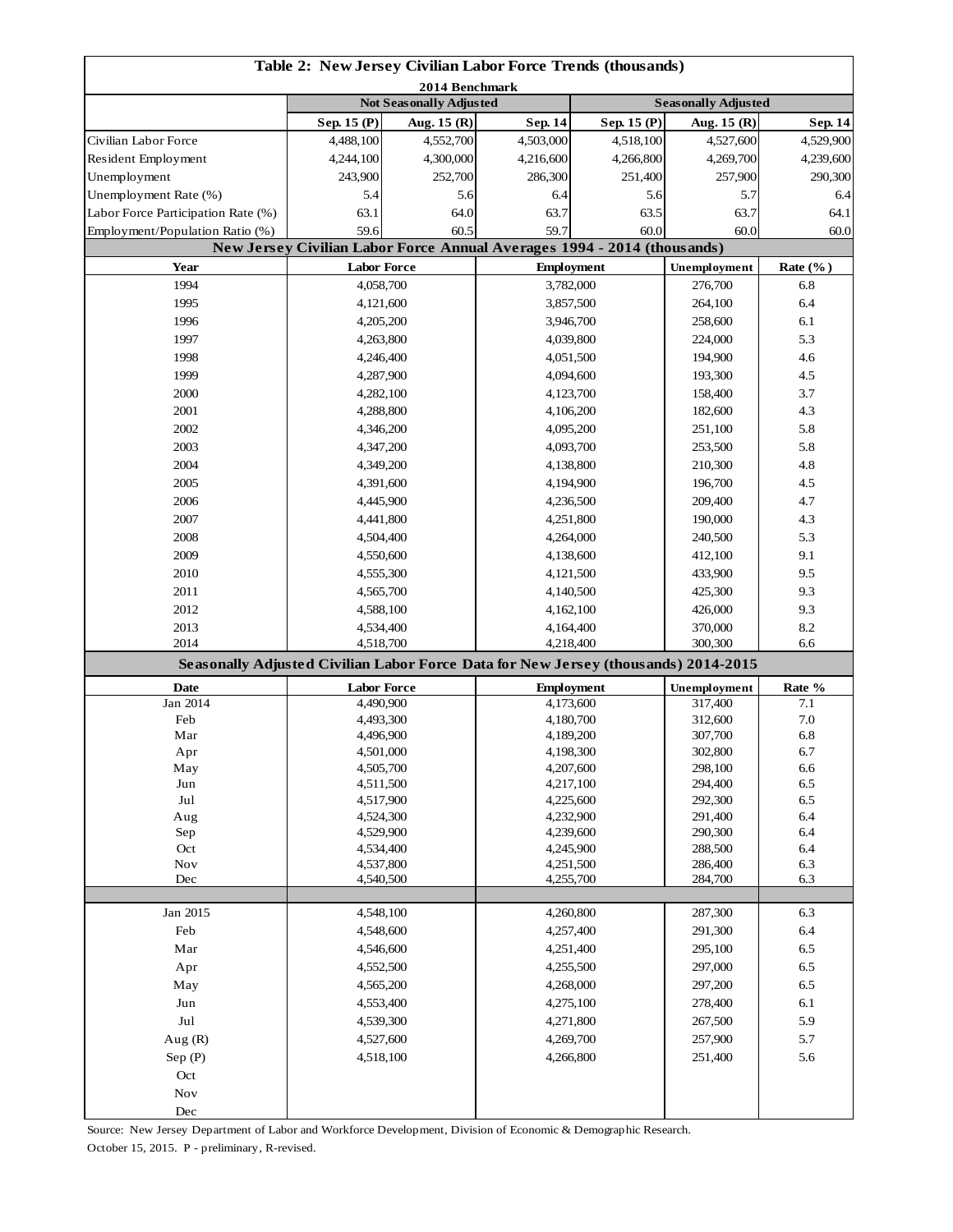| Table 3: New Jersey Nonfarm Employment by Industry for September 2015<br>Not Seasonally Adjusted 2014 Benchmark |                                               |                 |                     |                   |  |  |
|-----------------------------------------------------------------------------------------------------------------|-----------------------------------------------|-----------------|---------------------|-------------------|--|--|
|                                                                                                                 | <b>Current Month</b><br><b>Previous Month</b> |                 | <b>One Year Ago</b> | <b>Net Change</b> |  |  |
| Industry                                                                                                        | Sep. 15 (P)                                   | Aug. $15(R)$    | Sep. 14             | over the Year     |  |  |
| <b>Total Nonfarm</b>                                                                                            | 4,020,100                                     | 4,018,200       | 3,980,300           | 39,800            |  |  |
| <b>Total Private Sector</b>                                                                                     | 3,412,000                                     | 3,439,800       | 3,372,800           | 39,200            |  |  |
| Goods Producing                                                                                                 | 407.000                                       | 406,200         | 394,400             | 12,600            |  |  |
| Mining & Logging                                                                                                | 1,400                                         | 1,400           | 1,500               | $-100$            |  |  |
| <b>Construction</b>                                                                                             | 158,700                                       | 156,600         | 150,300             | 8,400             |  |  |
| <b>Manufacturing</b>                                                                                            | 246,900                                       | 248,200         | 242,600             | 4,300             |  |  |
| Durable Goods                                                                                                   | 111,000                                       | 111,400         | 109,000             | 2,000             |  |  |
| <b>Fabricated Metal Products</b>                                                                                | 19.300                                        | 19,400          | 20,000              | $-700$            |  |  |
| <b>Machinery Manufacturing</b>                                                                                  | 14,300                                        | 14,400          | 14,400              | $-100$            |  |  |
| Computer and Electronic Products                                                                                | 22,500                                        | 22,600          | 23,000              | $-500$            |  |  |
| Miscellaneous Manufacturing                                                                                     | 18,000                                        | 18,000          | 18,100              | $-100$            |  |  |
| Nondurable Goods                                                                                                | 135,900                                       | 136,800         | 133,600             | 2,300             |  |  |
| Food Manufacturing                                                                                              | 31,100                                        | 31,200          | 30,900              | 200               |  |  |
| Paper Manufacturing                                                                                             | 10,100                                        | 10,100          | 10,400              | $-300$            |  |  |
| Printing and Related Support                                                                                    | 14,100                                        | 14,100          | 14,700              | $-600$            |  |  |
| <b>Chemical Manufacturing</b>                                                                                   | 48,200                                        | 48,500          | 49,100              | $-900$            |  |  |
| Pharmaceutical and Medicine                                                                                     | 28,200                                        | 28,200          | 27,900              | 300               |  |  |
| Service-Providing                                                                                               | 3,613,100                                     | 3,612,000       | 3,585,900           | 27,200            |  |  |
| Private Service-Providing                                                                                       | 3,005,000                                     | 3,033,600       | 2,978,400           | 26,600            |  |  |
| <b>Trade, Transportation, and Utilities</b>                                                                     | 848,200                                       | 847,900         | 837,100             | 11,100            |  |  |
| Wholesale Trade*                                                                                                | 220,600                                       | 221,400         | 214,100             | 6,500             |  |  |
| Retail Trade*                                                                                                   | 450,300                                       | 455,600         | 453,100             | $-2,800$          |  |  |
| Building Material & Garden Equip. and Supplies Dealers                                                          | 30,800                                        | 31,200          | 32,100              | $-1,300$          |  |  |
| Food and Beverage Stores                                                                                        | 112,900                                       | 114,400         | 112,600             | 300               |  |  |
| Health and Personal Care Stores                                                                                 | 35,900                                        | 35,500          | 35,400              | 500               |  |  |
| Clothing and Clothing Accessories Stores                                                                        | 50,000                                        | 53,500          | 52,900              | $-2,900$          |  |  |
| Sporting Goods, Hobby, Book and Music Stores                                                                    | 17,000                                        | 17,000          | 17,100              | $-100$            |  |  |
| <b>General Merchandise Stores</b>                                                                               | 73,600                                        | 73,000          | 74,300              | $-700$            |  |  |
| Transportation, Warehousing and Utilities                                                                       | 177,300                                       | 170,900         | 169,900             | 7,400             |  |  |
| Utilities*                                                                                                      | 14,700                                        | 14,500          | 13,700              | 1,000             |  |  |
| Transportation & Warehousing*                                                                                   | 162,600                                       | 156,400         | 156,200             | 6,400             |  |  |
| <b>Information</b><br>Publishing Industries (except Internet)                                                   | 74,700<br>18,800                              | 75,400          | 74,900<br>19,200    | $-200$<br>$-400$  |  |  |
| Telecommunications                                                                                              | 30,400                                        | 18,700          | 31,100              | $-700$            |  |  |
| Internet Service Providers, Web Portals, Data Proc. Srvs.                                                       | 9,600                                         | 30,700<br>9,600 | 9,300               | 300               |  |  |
| <b>Financial Activities</b>                                                                                     | 248,200                                       | 250,100         | 247,100             | 1,100             |  |  |
| Finance and Insurance*                                                                                          | 191,300                                       | 192,500         | 191,100             | 200               |  |  |
| Securities, Commodity Contracts and Other Fin. Investments                                                      | 37,900                                        | 38,300          | 39,000              | $-1,100$          |  |  |
| Insurance Carriers and Related Activities                                                                       | 87,500                                        | 88,200          | 86,700              | 800               |  |  |
| Real Estate and Rental/Leasing*                                                                                 | 56,900                                        | 57,600          | 56,000              | 900               |  |  |
| <b>Professional and Business Services</b>                                                                       | 633,700                                       | 641,600         | 644,700             | $-11,000$         |  |  |
| Professional, Scientific and Technical Services*                                                                | 286,400                                       | 288,600         | 287,700             | $-1,300$          |  |  |
| Management of Companies and Enterprises*                                                                        | 78,600                                        | 78,400          | 79,400              | $-800$            |  |  |
| Administrative Support & Waste Management/Remediation*                                                          | 268,700                                       | 274,600         | 277,600             | $-8,900$          |  |  |
| <b>Education, Health and Social Assistance Services</b>                                                         | 645,800                                       | 638,100         | 633,500             | 12,300            |  |  |
| Educational Services*                                                                                           | 90,600                                        | 87,400          | 91,900              | $-1,300$          |  |  |
| Health Care and Social Assistance*                                                                              | 555,200                                       | 550,700         | 541,600             | 13,600            |  |  |
| Hospitals                                                                                                       | 156,500                                       | 156,100         | 152,700             | 3,800             |  |  |
| Nursing and Residential Care Facilities                                                                         | 97,200                                        | 97,700          | 95,700              | 1,500             |  |  |
| Social Assistance                                                                                               | 79,600                                        | 75,400          | 77,100              | 2,500             |  |  |
| <b>Leisure and Hospitality</b>                                                                                  | 380,300                                       | 402,600         | 372,000             | 8,300             |  |  |
| Arts, Entertainment and Recreation*                                                                             | 67,000                                        | 80,900          | 64,700              | 2,300             |  |  |
| Accommodation and Food Services*                                                                                | 313,300                                       | 321,700         | 307,300             | 6,000             |  |  |
| Food Services and Drinking Places                                                                               | 261,600                                       | 263,700         | 252,500             | 9,100             |  |  |
| <b>Other Services</b>                                                                                           | 174,100                                       | 177,900         | 169,100             | 5,000             |  |  |
| Repair and Maintenance                                                                                          | 34,600                                        | 34,200          | 34,100              | 500               |  |  |
| Personal and Laundry Services                                                                                   | 61,300                                        | 62,000          | 57,600              | 3,700             |  |  |
| Religious, Grantmaking, Civic, Professional and Similar Org.                                                    | 78,200                                        | 81,700          | 77,400              | 800               |  |  |
| Government                                                                                                      | 608,100                                       | 578,400         | 607,500             | 600               |  |  |

October 15, 2015 P - preliminary, R-revised. Shaded rows denote supersector series, \* denote sector series.

Source: New Jersey Department of Labor and Workforce Development, Division of Economic and Demographic Research.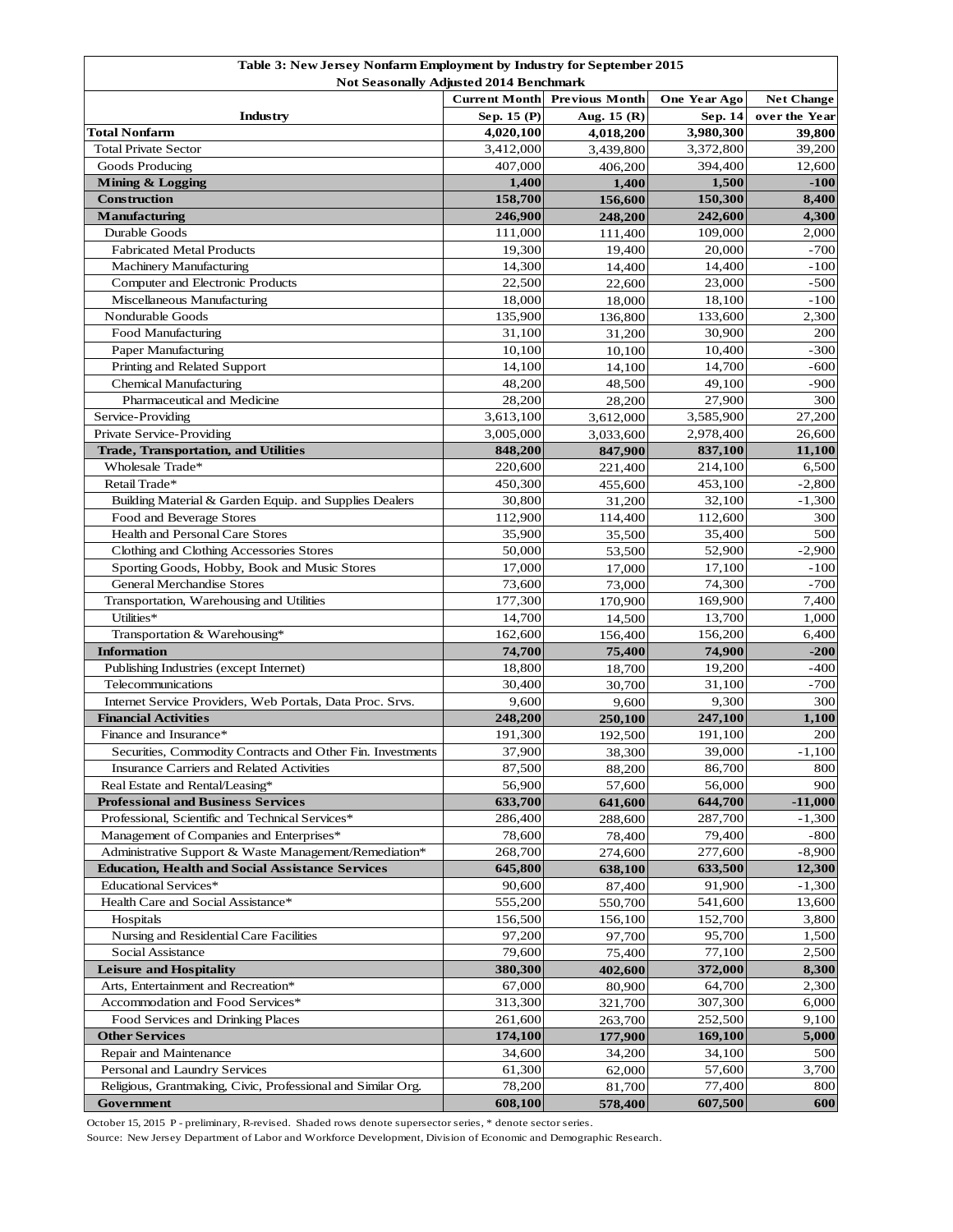| Table 4: New Jersey Nonfarm Employment 2014 Benchmark |              |                       |                                         |              |           |         |  |
|-------------------------------------------------------|--------------|-----------------------|-----------------------------------------|--------------|-----------|---------|--|
| <b>Annual Averages</b>                                |              |                       |                                         |              |           |         |  |
|                                                       | <b>Total</b> | <b>Private Sector</b> |                                         |              |           |         |  |
|                                                       |              |                       |                                         |              | Service-  |         |  |
| Year                                                  |              | <b>Total</b>          | Manufacturing                           | Construction | Providing |         |  |
| 1994                                                  | 3,552,800    | 2,979,400             | 456,000                                 | 121,700      | 2,399,400 | 573,400 |  |
| 1995                                                  | 3,600,600    | 3,027,200             | 448,600                                 | 123,300      | 2,453,000 | 573,400 |  |
| 1996                                                  | 3,638,900    | 3,068,300             | 437,400                                 | 125,000      | 2,503,800 | 570,600 |  |
| 1997                                                  | 3,724,500    | 3,154,300             | 435,400                                 | 131,800      | 2,584,900 | 570,300 |  |
| 1998                                                  | 3,801,300    | 3,229,500             | 429,400                                 | 136,100      | 2,661,800 | 571,700 |  |
| 1999                                                  | 3,901,100    | 3,323,200             | 422,500                                 | 143,600      | 2,755,000 | 577,900 |  |
| 2000                                                  | 3,994,500    | 3,405,200             | 421,600                                 | 149,600      | 2,832,100 | 589,400 |  |
| 2001                                                  | 3,996,800    | 3,393,400             | 401,200                                 | 158,800      | 2,831,700 | 603,400 |  |
| 2002                                                  | 3,983,500    | 3,368,900             | 367,500                                 | 162,600      | 2,837,300 | 614,700 |  |
| 2003                                                  | 3,977,100    | 3,353,900             | 350,400                                 | 160,500      | 2,841,400 | 623,200 |  |
| 2004                                                  | 3,997,800    | 3,362,900             | 338,200                                 | 165,900      | 2,857,200 | 634,900 |  |
| 2005                                                  | 4,038,200    | 3,395,100             | 330,400                                 | 169,100      | 2,893,900 | 643,100 |  |
| 2006                                                  | 4,069,500    | 3,420,700             | 323,800                                 | 174,900      | 2,920,300 | 648,900 |  |
| 2007                                                  | 4,076,900    | 3,427,600             | 311,300                                 | 172,300      | 2,942,300 | 649,400 |  |
| 2008                                                  | 4,048,200    | 3,397,300             | 298,800                                 | 164,500      | 2,932,400 | 650,900 |  |
| 2009                                                  | 3,893,900    | 3,239,700             | 266,300                                 | 138,600      | 2,833,300 | 654,200 |  |
| 2010                                                  | 3,848,300    | 3,206,400             | 257,200                                 | 129,500      | 2,818,400 | 641,900 |  |
| 2011                                                  | 3,847,300    | 3,226,300             | 251,500                                 | 129,900      | 2,843,600 | 621,000 |  |
| 2012                                                  | 3,890,400    | 3,272,100             | 245,300                                 | 130,400      | 2,895,100 | 618,300 |  |
| 2013                                                  | 3,935,200    | 3,317,500             | 243,300                                 | 137,600      | 2,935,300 | 617,700 |  |
| 2014                                                  | 3,962,200    | 3,341,700             | 242,600                                 | 141,900      | 2,955,800 | 620,500 |  |
|                                                       |              |                       | <b>Seasonally Adjusted Monthly Data</b> |              |           |         |  |
| 2014                                                  |              |                       |                                         |              |           |         |  |
| Jan                                                   | 3,945,600    | 3,327,600             | 243,300                                 | 138,100      | 2,944,800 | 618,000 |  |
| Feb                                                   | 3,939,700    | 3,321,100             | 242,900                                 | 137,700      | 2,939,100 | 618,600 |  |
| Mar                                                   | 3,941,300    | 3,323,500             | 242,500                                 | 138,500      | 2,941,000 | 617,800 |  |
| Apr                                                   | 3,956,300    | 3,337,100             | 242,500                                 | 140,200      | 2,953,000 | 619,200 |  |
| May                                                   | 3,966,300    | 3,346,400             | 242,700                                 | 141,900      | 2,960,300 | 619,900 |  |
| Jun                                                   | 3,963,100    | 3,343,600             | 242,500                                 | 142,300      | 2,957,300 | 619,500 |  |
| Jul                                                   | 3,966,500    | 3,345,800             | 242,700                                 | 143,500      | 2,958,200 | 620,700 |  |
| Aug                                                   | 3,967,100    | 3,345,200             | 242,200                                 | 144,000      | 2,957,500 | 621,900 |  |
| Sep                                                   | 3,969,700    | 3,348,300             | 241,700                                 | 145,400      | 2,959,700 | 621,400 |  |
| Oct                                                   | 3,974,300    | 3,352,100             | 241,700                                 | 141,800      | 2,967,200 | 622,200 |  |
| <b>Nov</b>                                            | 3,982,100    | 3,359,500             | 241,600                                 | 144,300      | 2,972,100 | 622,600 |  |
| Dec                                                   | 3,982,300    | 3,359,800             | 242,000                                 | 144,300      | 2,972,100 | 622,500 |  |
| 2015                                                  |              |                       |                                         |              |           |         |  |
| Jan                                                   | 3,987,900    | 3,364,900             | 243,200                                 | 150,100      | 2,970,200 | 623,000 |  |
| Feb                                                   | 3,996,500    | 3,374,100             | 242,100                                 | 152,000      | 2,978,600 | 622,400 |  |
| Mar                                                   | 3,998,400    | 3,376,700             | 244,400                                 | 150,700      | 2,980,200 | 621,700 |  |
| Apr                                                   | 4,002,300    | 3,376,600             | 245,400                                 | 153,600      | 2,976,300 | 625,700 |  |
| May                                                   | 4,012,100    | 3,388,700             | 245,800                                 | 153,100      | 2,988,400 | 623,400 |  |
| Jun                                                   | 3,999,600    | 3,378,000             | 247,300                                 | 148,300      | 2,981,000 | 621,600 |  |
| Jul                                                   | 3,989,100    | 3,368,800             | 247,300                                 | 148,200      | 2,972,000 | 620,300 |  |
| Aug $(R)$                                             | 4,004,600    | 3,384,500             | 248,500                                 | 148,500      | 2,986,100 | 620,100 |  |
| Sep(P)                                                | 4,009,300    | 3,387,900             | 246,100                                 | 151,300      | 2,989,200 | 621,400 |  |
| Oct                                                   |              |                       |                                         |              |           |         |  |
| <b>Nov</b>                                            |              |                       |                                         |              |           |         |  |
| Dec                                                   |              |                       |                                         |              |           |         |  |

October 15, 2015 P - preliminary, R-revised.

Source: New Jersey Department of Labor and Workforce Development, Division of Economic & Demographic Research.